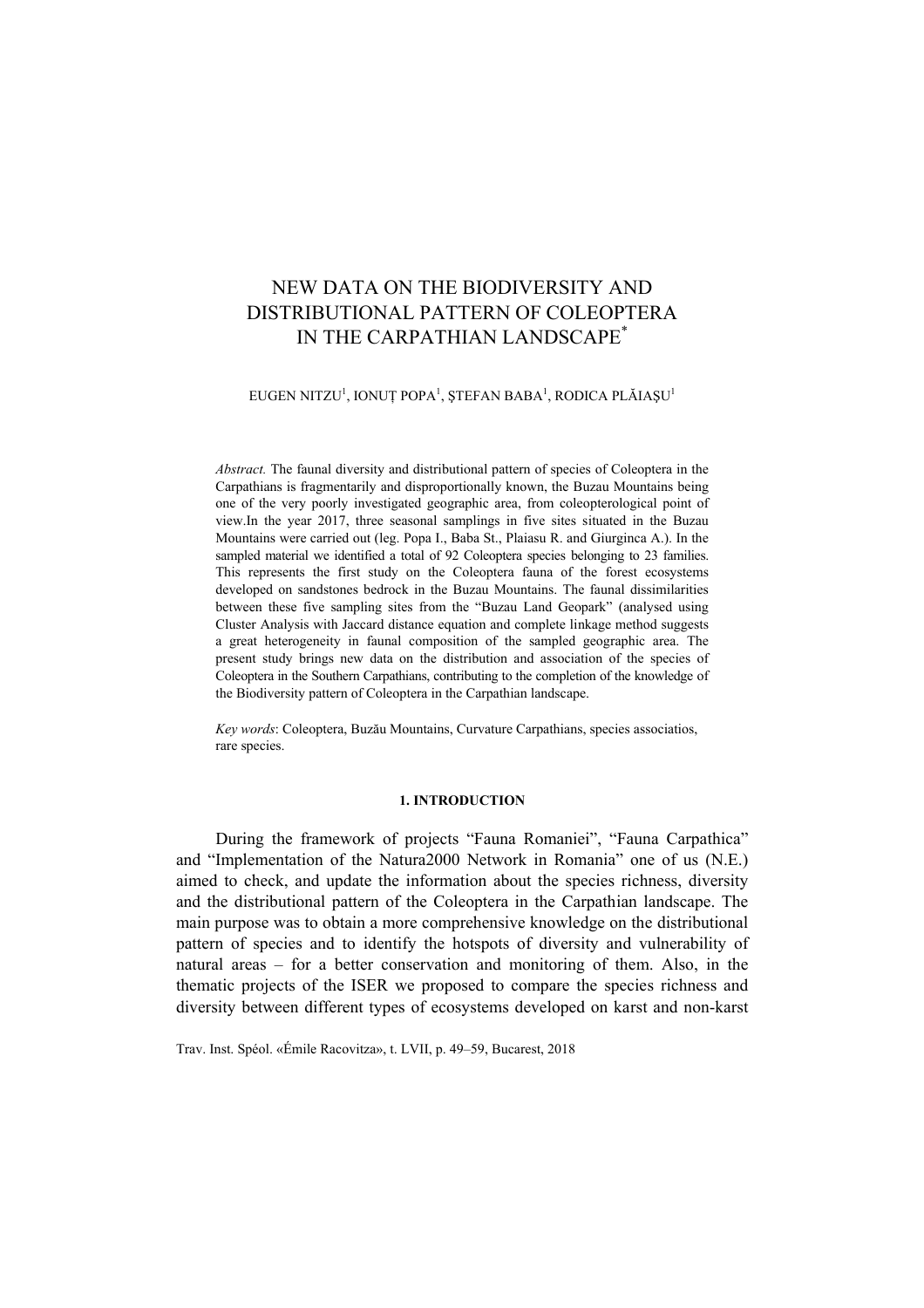areas. In this context we observed that the faunal diversity and distributional pattern of the Coleoptera species in the Carpathians is fragmentarily and disproportionally known, the Buzău Mountains being one of the very poorly investigated geographic areas from faunal point of view. Most of the faunal investigations on Coleoptera, since last two centuries up to present, have been carried out in Transylvania, in northern part of the South-Eastern Carpathians and the Southern Carpathians (BIELTZ, 1887; HORMUZACHI, 1888; SEIDLITZ, 1891; KUTHY, 1896; PETRI, 1912, 1926; MALLASZ, 1930; CSIKI,1946; PANIN, 1952, 1955A, 1955B, 1957, 1961; IENIŞTEA, 1934, 1936,1941, 1956 and others) but not up to the eastern part of the South Carpathians (also known as the Curvature Carpathians). With the purpose to cover this serious gap in information on the fauna of the Curvature Carpathians, in 2001 we have investigated and published (NITZU *et al*., 2002) the first note on the soil (edaphic) and subterranean fauna from two Evaporitic karst regions. With that occasion we have sampled the soil and subterranean fauna from ecosystems developed on gypsum (Bertea) and salt (Meledic). Our faunal studies on soil and subterranean species was completed with data about planticolous species (frondicolous and arboricolous) by UNGUREANU *et al*. (2008) in the same area. Up to present we have no data on the beetle-fauna of ecosystems developed on sandstone from this geographic area with a great landscape heterogeneity. The differences between the investigated habitats were appreciable, although they are situated at distances of only tens of kilometers.

## **2. MATERIAL AND METHODS**

In the year 2017, three seasonal samplings (in vernal, aestival and autumnal seasons) in five sites – Agatonul Nou, Biserica lui Iosif, Schitul Fundatura, Fundul Pesterii and Schitul Alunis situated in the Buzau Land Geopark, were carried out (leg. Popa I., Baba Şt., Plăiaşu R. and Giurginca A.). Each sample was composed by 5 sample units (Barber traps) removed after one month of trapping. As preservation solution the ethanol was used. Other methods used to sample the soil fauna were Winkler sieve and soil extraction with a core drill.

## **3. RESULTS AND DISCUSSIONS**

In the sampled material we identified a total of 93 species of Coleoptera belonging to 23 families (Tab. 1, Fig. 1), this representing the first study of the Coleoptera of the Buzău forest ecosystems developed on sandstones bedrock in the Buzăului Mountains.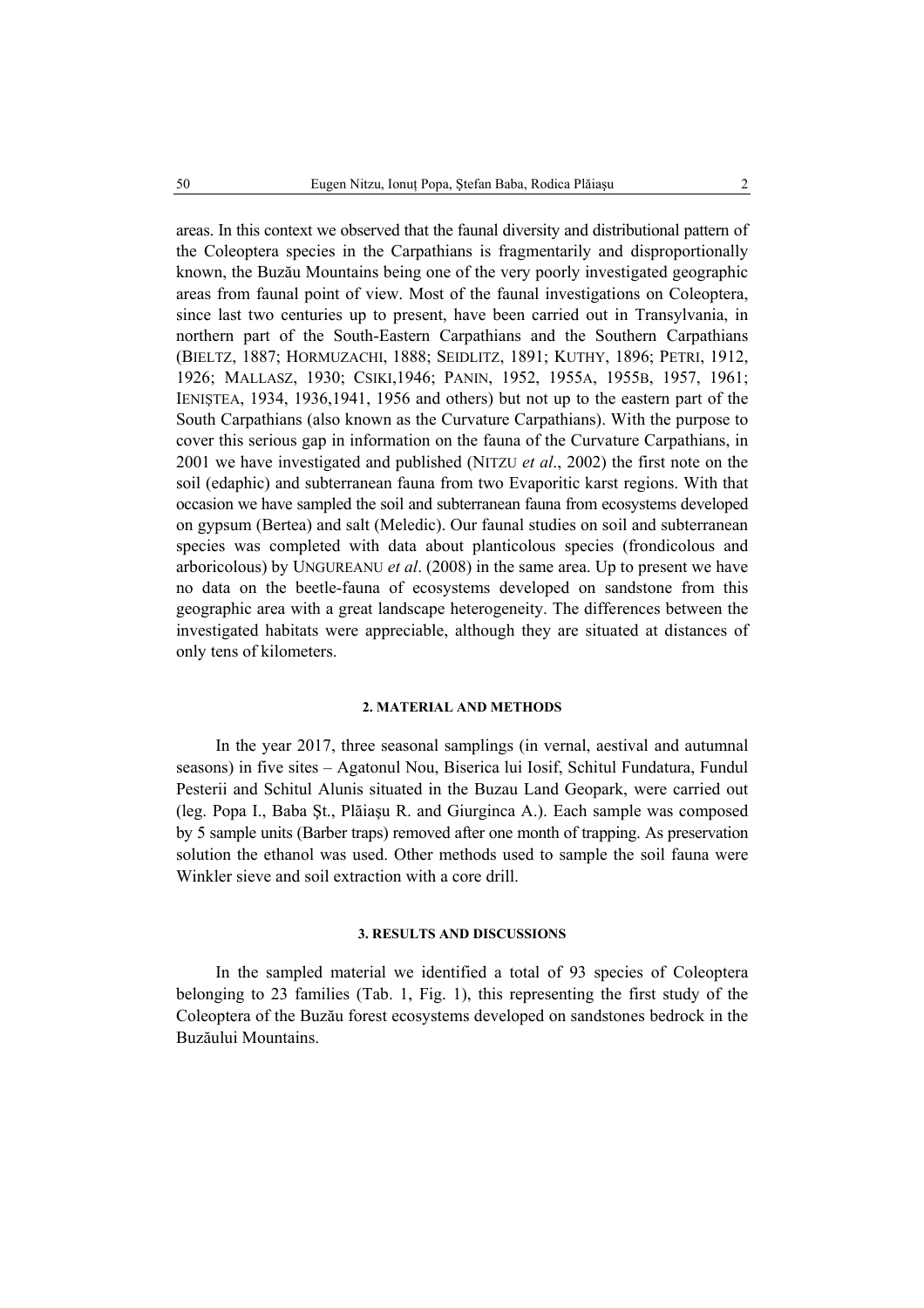

Fig. 1. The distribution of species per families.

The greatest species richness was observed in the Schitul Fundatura (716 m a.l.s.) sampling site, with 39 species, followed by Biserica lui Iosif sampling site (834 m a.l.s.), with 33 species and Fundul Pesterii (716 m. a.l.s.) with 28 species (Tab. 1). In the sampling sites Agatonul Nou (960 m. a.l.s.) and Schitul Alunis (648 m a.l.s.) we identified only 17 species each.

Among the identified species it is worth mentioning *Chaetonix robustus*  Schaum, 1862 – the unique blind species of Scarabaeide inventoried in our fauna (Fig. 2). This species, with an East-Mediterranean chorotype, is extremely rare, the last record belonging to PANIN (1933) in PANIN, 1957.

Another rare and strictly localised species is *Laena hopffgarteni* Weise, 1878 (Fam. Tenebrionidae) (Fig. 3), species recorded up to present only in Bosnia, Herzegovina, Dalmatia, Serbia, Bulgaria and Romania.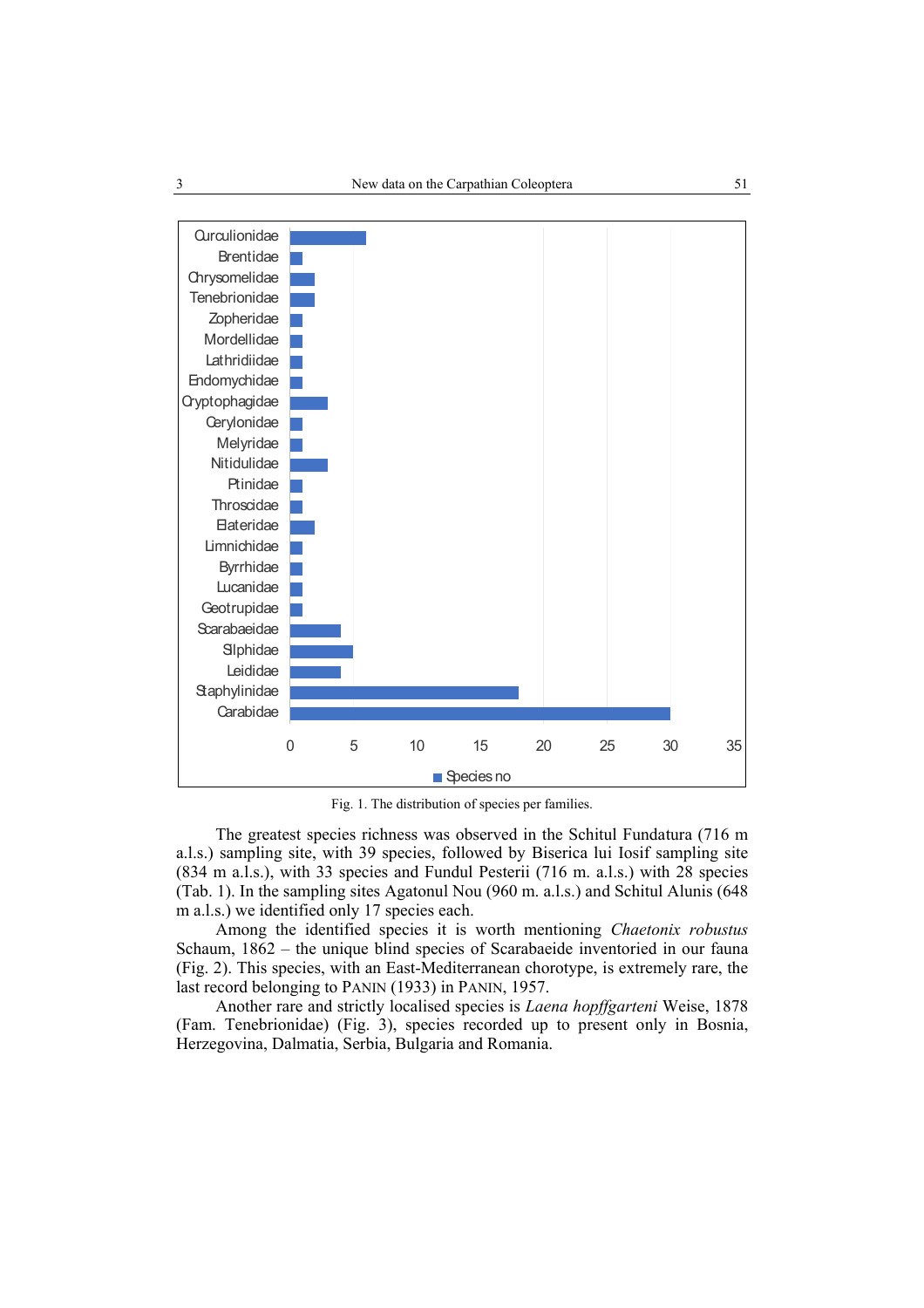

Fig. 2. *Chaetonyx robustus*, habitus. Fig. 3. *Laena hopffgarteni*, habitus.

The faunal dissimilarities between these five sampling sites from the" Buzau Land Geopark" (analysed using Cluster Analysis with Jaccard distance equation and complete linkage method) varies significantly from 10.63 (min.) to 24,13 (max.) (Fig. 3), suggesting a great heterogeneity in faunal composition of the sampled geographic area.



Fig. 4. Dendrogram of similarities based on species composition between Schitul Alunis (sample 5), Fundul Pesterii (sample 4), Schitul Fundatura (sample 3), Biserica lui Iosif (sample 2) and Agatonul Nou (sample 1).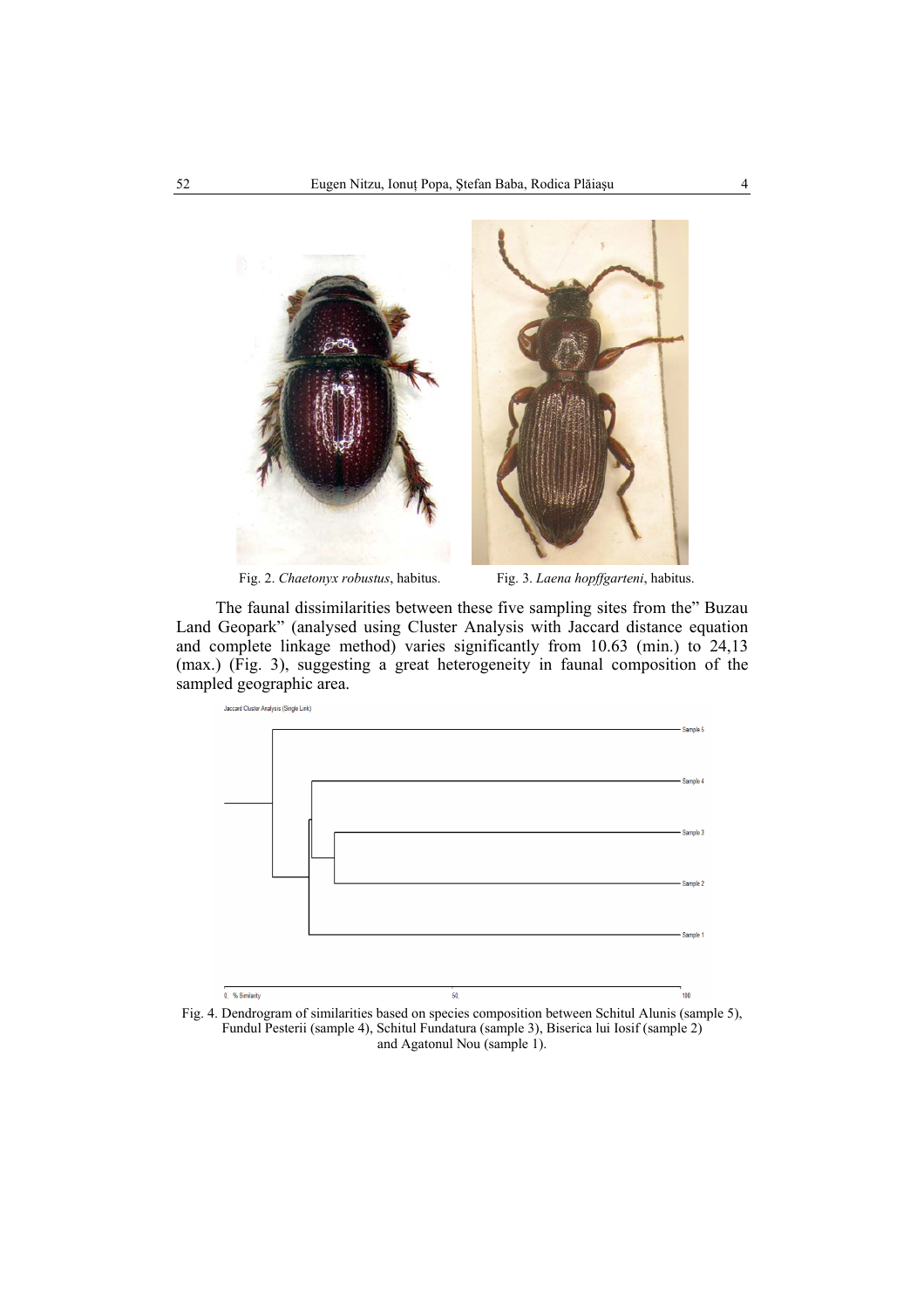The present study, far to be exhaustive, bring the first data on the diversity of Coleoptera of an unstudied geographic area up to present, contributing to the completion of the knowledge of the biodiversity pattern of Coleoptera in the Carpathian landscape. Subsequent studies based on more intensive capture effort will be necessary to have a real picture of the species richness of this area.

## **REFERENCES**

- BIELTZ, A., *Siebenbürgens Käferfauna nach ihrer erforschung bis zum schlusse des jares 1886*. Verhandlungen und Mitteilungen des Siebenbürgischen Vetreins für Naturwisenschaften zu Hermannstadt, **37**: 27–114, 1887.
- CSIKI, E., *Die Käferfauna des Karpaten-Beckens. I Algemeiner Teil und Caraboidaea*. Budapest, 798 p., 1946.
- HORMUZACHI, C.V., *Beitäge zur Käferfauna der Bucovina und Nordrümaniens*. Entomologischen Nachrichten Jahrg. XIV **1-4**: 1–60, 1888.
- IENIŞTEA, M.AL., *Beiträge zur Näheren Kenntnis der Käferfauna des Retezatgebirges*. Buletinul Muzeului National Chisinău, 5:122-130, 1934.
- IENIŞTEA, M.AL., *Contribution a la connaissance des coleopteres du Massif Godeanu (Monts Sebişelului, Capathes Meridionales*. Annales scientifiques de l'Universite de Jassy, **22**(1–4): 379–392), 1936.
- IENIŞTEA, M.AL., *Contribuţii la cunoaşterea faunei de coleoptere a munţilor Bucegi şi regiunea învecinată văii Prahovei. Studiu faunistic, zoogeografic şi ecologic*. Doctoral Thesis. 1941.
- IENIŞTEA, M.AL., *Contribuţii la cunoaşterea faunei de coleoptere din regiunea Sinaia*. Analele Universității "C.I. Parhon" **10**: 121-125, 1956.
- KUTHY, D., *Coleoptera in* Fauna Regni Hungariae, III. Arthropoda. Budapest, 213 p., 1900.
- MALLASZ, J., *Neue Höhlenkäfer aus dem Komitate Hunedoara (Sienebürgen, Rümanien)* pp. 305–326 in: Borza A & Pop E. (eds.) Intâiul Congres National al Naturalistilor din România, 1928. Cluj – Societatea de Stiinte, 818 pp, 17 pl., 1930.
- NITZU, E., GIURGINCA, A., ILIE, V., VĂNOAICA, L., *First note on the edaphic and subterranean fauna from the evaporitic karstic regiuons of Romania*. Travaux de l'Institut de Spéologie «Emile Racovitza», XXXVII, XXXVIII (1998, 1999): 143–157, 2002.
- PANIN, S., *Coleoptera, Familia Carabidae*, Fauna R.P.R. Insecta, X(2). Editura Academiei R.P.R., 148 p + XIX pl., 1955a.
- PANIN, S., *Coleoptera, Familia Scarabaeidae (Subfamiliile Melolonthinae şi Rutelinae)*, Fauna R.P.R. Insecta,  $X(3)$ . Editura Academiei R.P.R., 121 p + XIII pl., 1955b.
- PANIN, S., *Coleoptera, Familia Scarabaeidae ((Subfamiliile Coprinae, Geotrupinae, Aphodiinae, Aegialinae, Hybosorinae, Ochodeinae, Orphinae, Troginae, Glaphyrinae, Sericinae, Hoplinae, Dynastinae, Valginae, Trichiinae şi Cetoniinae)*, Fauna R.P.R. Insecta, X(4). Editura Academiei R.P.R., 315 p.+ XXXVI pl., 1957.
- PANIN, S., SAVULESCU N., *Coleoptera, Familia Cerambycidae*, Fauna R.P.R. Insecta, X(5). Editura Academiei R.P.R., 509 p.+ XXIX pl., 1957.
- PETRI, K., *Siebenbürgens Käferfauna auf Grund ihrer Erforschung bis zum Jare 1911*. Hermannstadt. Jos. Drotleff, X+376 p., 1912.
- PETRI, K., *Ergäzungen und Berichtungen zur Käferfauna Siebenbürgens 1912.* Verhandlungen und Mitteilungen des Siebenbürgischen Vetreins für Naturwisenschaften zu Hermannstadt, L, LXXV–LXXVI: 165 – 206, 1926.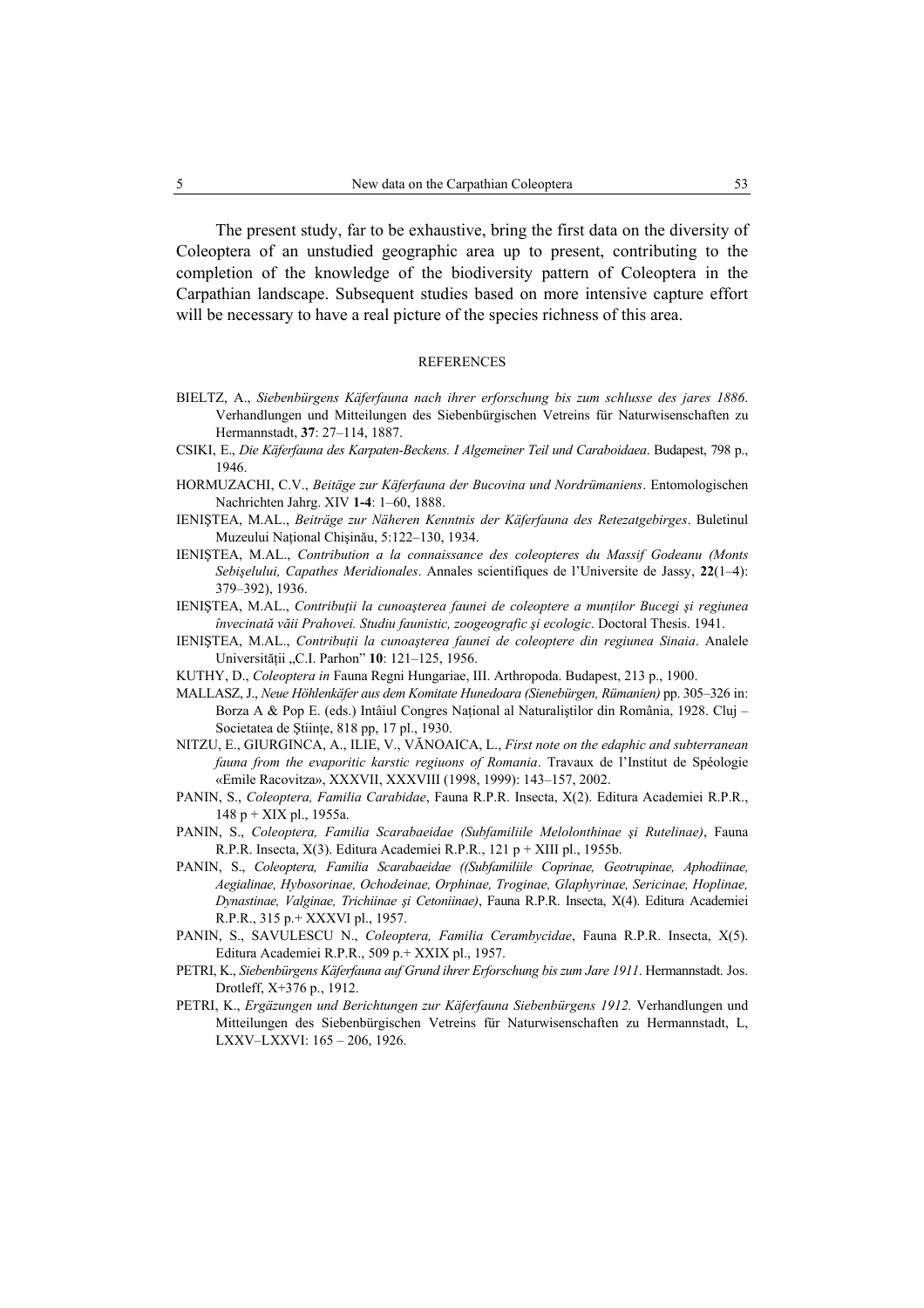SEIDLITZ, G., Fauna Transsylvanica. Die Kaefer (Coleoptera) Sienebürgens. Königsberg, XVI+914 p., 1888.

UNGUREANU, V., MAICAN, S., SERAFIM, R., Diversity of Coleopterans: Cerambycidae, Chrysomelidae, Coccinelidae from Buzau area (Romania). Travaux du Muséum National d'Histoire Naturelle «Grigore Antipa», LI: 171–183, 2008.

*\*Presented at Biospeleology and Theoretical and Applied Karstology Symposium – Honouring the 150th Anniversary of Birth of Emil Racovitza, 27–30 September 2018.*

> *"Emile Racovitza" Institute of Speleology, the Romanian Academy, 13 Septembrie No 13, 050711, Bucharest E-mail: eunitu@yahoo.com*

## *Table 1*

| No             | Species                                                     |              | A N<br>960 m Alt<br>45°25'51.15<br>"N<br>26°26'41.40<br>"Е |   |   | B I<br>834 m Alt<br>45°25'36.25"<br>N<br>26°26'23.49"E |              |              | $S-F$<br>716 m lt<br>45°25'30.37"N<br>26°26'51.94"E |   |   | PFP<br>716 m Alt<br>45°25'23.71"N<br>26°26'22.12"E |   |              | S A<br>648 m Alt<br>45°24'34.15"<br>N<br>26°24'49.98"E |   |  |  |
|----------------|-------------------------------------------------------------|--------------|------------------------------------------------------------|---|---|--------------------------------------------------------|--------------|--------------|-----------------------------------------------------|---|---|----------------------------------------------------|---|--------------|--------------------------------------------------------|---|--|--|
|                |                                                             | V            | $\overline{E}$<br>A                                        |   | V | E                                                      | A            | V<br>E<br>A  |                                                     | V | E | A                                                  | V | E            | A                                                      |   |  |  |
| $\mathbf{1}$   | Fam. Carabidae                                              |              |                                                            |   |   |                                                        |              |              |                                                     |   |   |                                                    |   |              |                                                        |   |  |  |
| 1              | Abax parallelepipedus<br>(Piller $&$<br>Mitterpacher, 1783) |              |                                                            |   | X |                                                        | X            | X            |                                                     |   |   |                                                    |   |              |                                                        |   |  |  |
| $\overline{c}$ | Abax parallelus<br>(Duftschmid, 1812)                       |              |                                                            | X | X |                                                        | $\mathbf{X}$ | X            |                                                     | X |   |                                                    |   |              |                                                        |   |  |  |
| 3              | Amara (s.str.) littorea<br>Thomson, 1857                    |              |                                                            |   |   |                                                        |              |              |                                                     |   |   |                                                    |   |              |                                                        | X |  |  |
| $\overline{4}$ | Aptinus bombarda<br>(Illiger, 1800)                         |              |                                                            |   |   |                                                        | X            |              |                                                     |   |   |                                                    |   |              |                                                        |   |  |  |
| 5              | Carabus arvensis<br>carpathus Born, 1902                    | $\mathbf{X}$ |                                                            |   |   | X                                                      |              |              |                                                     |   |   |                                                    |   |              |                                                        |   |  |  |
|                | Carabus auronitens<br>escheri Palliardi, 1825               |              | X                                                          |   |   |                                                        |              |              |                                                     |   |   |                                                    |   |              |                                                        |   |  |  |
| 6              | Carabus cancellatus<br>Illiger, 1798                        |              |                                                            |   | X |                                                        |              | $\mathbf{X}$ |                                                     |   |   |                                                    |   | $\mathbf{X}$ |                                                        |   |  |  |
| $\overline{7}$ | Carabus convexus<br>Fabricius, 1775                         |              | X                                                          |   |   |                                                        | X            | $\mathbf{X}$ |                                                     |   |   |                                                    |   |              |                                                        |   |  |  |
| $\,$ 8 $\,$    | Carabus coriaceus<br>Linnaeus, 1758                         |              |                                                            |   |   |                                                        | X            | X            |                                                     |   |   |                                                    | X |              |                                                        |   |  |  |
| 9              | Carabus glabratus<br>extensus Kraatz, 1885                  |              | X                                                          |   |   |                                                        | $\mathbf{X}$ |              |                                                     |   |   | X                                                  | X |              |                                                        |   |  |  |
| 10             | Carabus intricatus<br>Linnaeus, 1761                        | X            |                                                            |   | X |                                                        |              | X            |                                                     |   |   |                                                    | X |              |                                                        |   |  |  |
| 11             | Carabus linnaei<br>Panzer, 1810                             |              |                                                            |   | X |                                                        |              |              |                                                     |   |   |                                                    |   |              |                                                        |   |  |  |
| 12             | Carabus montivagus<br>Palliardi, 1825                       |              |                                                            |   |   |                                                        |              | X            |                                                     |   |   |                                                    |   |              |                                                        |   |  |  |
|                | Carabus obsoletus                                           |              |                                                            |   |   |                                                        |              | X            |                                                     |   |   |                                                    |   |              |                                                        |   |  |  |

Species identified in: A\_N = Agatonul Nou, B\_I = Biserica lui Iosif, S-F = Schitul Fundatura, P\_F\_P = Pestera Fundul Pesterii,  $S_A = S$ chitul Alunis in the V = vernal, E = aestival, A= autumnal seasons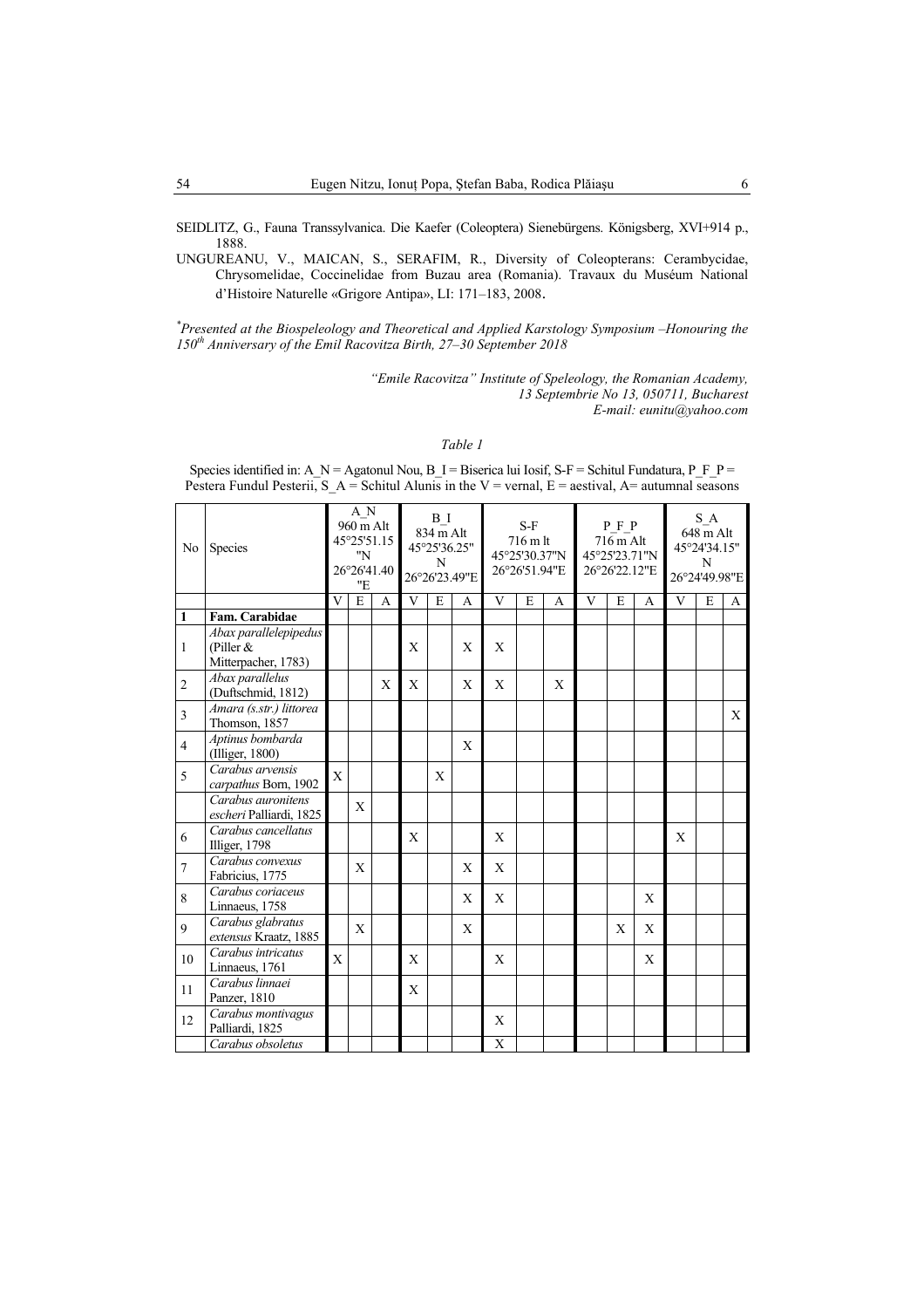| No | Species                                               |                | A N<br>960 m Alt<br>45°25'51.15<br>"N<br>26°26'41.40<br>"Е |   |   | B I<br>834 m Alt<br>45°25'36.25"<br>N | 26°26'23.49"E |   | $S-F$<br>716 m lt<br>45°25'30.37"N<br>26°26'51.94"E |             |  | P F P<br>716 m Alt<br>45°25'23.71"N<br>26°26'22.12"E |   | $S_A$<br>648 m Alt<br>45°24'34.15"<br>N<br>26°24'49.98"E |   |   |  |
|----|-------------------------------------------------------|----------------|------------------------------------------------------------|---|---|---------------------------------------|---------------|---|-----------------------------------------------------|-------------|--|------------------------------------------------------|---|----------------------------------------------------------|---|---|--|
|    |                                                       | V              | E                                                          | A | V | $\mathbf E$<br>A                      |               |   | E<br>V<br>A                                         |             |  | E<br>V<br>A                                          |   |                                                          | E | A |  |
| 14 | prunneri Mallasz,<br>1901                             |                |                                                            |   |   |                                       |               |   |                                                     |             |  |                                                      |   |                                                          |   |   |  |
| 15 | Carabus violaceus<br>Linnaeus, 1758                   |                |                                                            |   |   |                                       | X             | X |                                                     |             |  | X                                                    | X |                                                          |   |   |  |
| 16 | Cychrus caraboides<br>(Linnaeus, 1758)                |                |                                                            |   |   |                                       | X             |   |                                                     |             |  |                                                      | X |                                                          |   |   |  |
| 17 | Cymindis humeralis<br>(Geoffroy in<br>Fourcroy, 1785) |                |                                                            |   |   |                                       |               |   | X                                                   |             |  |                                                      |   |                                                          | X |   |  |
| 18 | Limnodromus<br>assimilis (Paykull,<br>1790)           | X              |                                                            |   | X |                                       |               | X |                                                     | X           |  |                                                      |   |                                                          |   |   |  |
| 19 | Molops piceus<br>(Panzer, 1793)                       | X              |                                                            |   | X |                                       | X             | X |                                                     |             |  |                                                      |   |                                                          |   |   |  |
| 20 | Nebria brevicollis<br>(Fabricius, 1792)               | $\overline{X}$ |                                                            |   |   |                                       |               |   |                                                     |             |  |                                                      |   |                                                          |   |   |  |
| 21 | Notiophilus<br>biguttatus(Fabricius,<br>1779)         |                |                                                            |   |   |                                       |               |   |                                                     |             |  |                                                      | X |                                                          |   |   |  |
| 22 | Notiophilus laticollis<br>Chaudoir, 1850              |                |                                                            |   |   |                                       |               |   |                                                     | X           |  |                                                      |   |                                                          |   |   |  |
| 23 | Platyderus rufus<br>(Duftschmid, 1812)                |                |                                                            |   |   |                                       |               |   | X                                                   |             |  |                                                      |   |                                                          |   |   |  |
| 24 | Pristonychus terricola<br>punctatus (Dejean,<br>1828) | X              |                                                            |   |   |                                       |               |   |                                                     |             |  |                                                      |   |                                                          |   |   |  |
| 25 | Pterostichus<br>hungaricus (Dejean,<br>1828)          |                |                                                            |   | X |                                       |               |   |                                                     |             |  |                                                      |   |                                                          |   |   |  |
| 26 | Pterostichus<br>melanarius (Illiger,<br>1798)         |                |                                                            |   |   | Х                                     |               |   |                                                     |             |  |                                                      |   |                                                          |   |   |  |
| 27 | Pterostichus niger<br>(Schaller, 1783)                |                |                                                            |   |   |                                       |               |   |                                                     |             |  |                                                      |   | X                                                        |   |   |  |
| 28 | Pterostichus<br>oblongopunctatus<br>(Fabricius, 1787) |                |                                                            |   | X |                                       | Х             | X |                                                     |             |  |                                                      |   |                                                          |   |   |  |
| 29 | Pterostichus<br>transversalis<br>(Duftschmid, 1812)   |                |                                                            |   |   |                                       |               |   |                                                     |             |  |                                                      |   | X                                                        |   |   |  |
| 30 | Pterostichus<br>unctulatus<br>(Duftschmid, 1812)      |                |                                                            |   |   |                                       |               |   |                                                     | $\mathbf X$ |  |                                                      |   |                                                          |   |   |  |
| 31 | Trechus<br>quadristriatus<br>(Schrank, 1781)          |                |                                                            |   |   |                                       |               | X |                                                     |             |  | X                                                    |   |                                                          | X |   |  |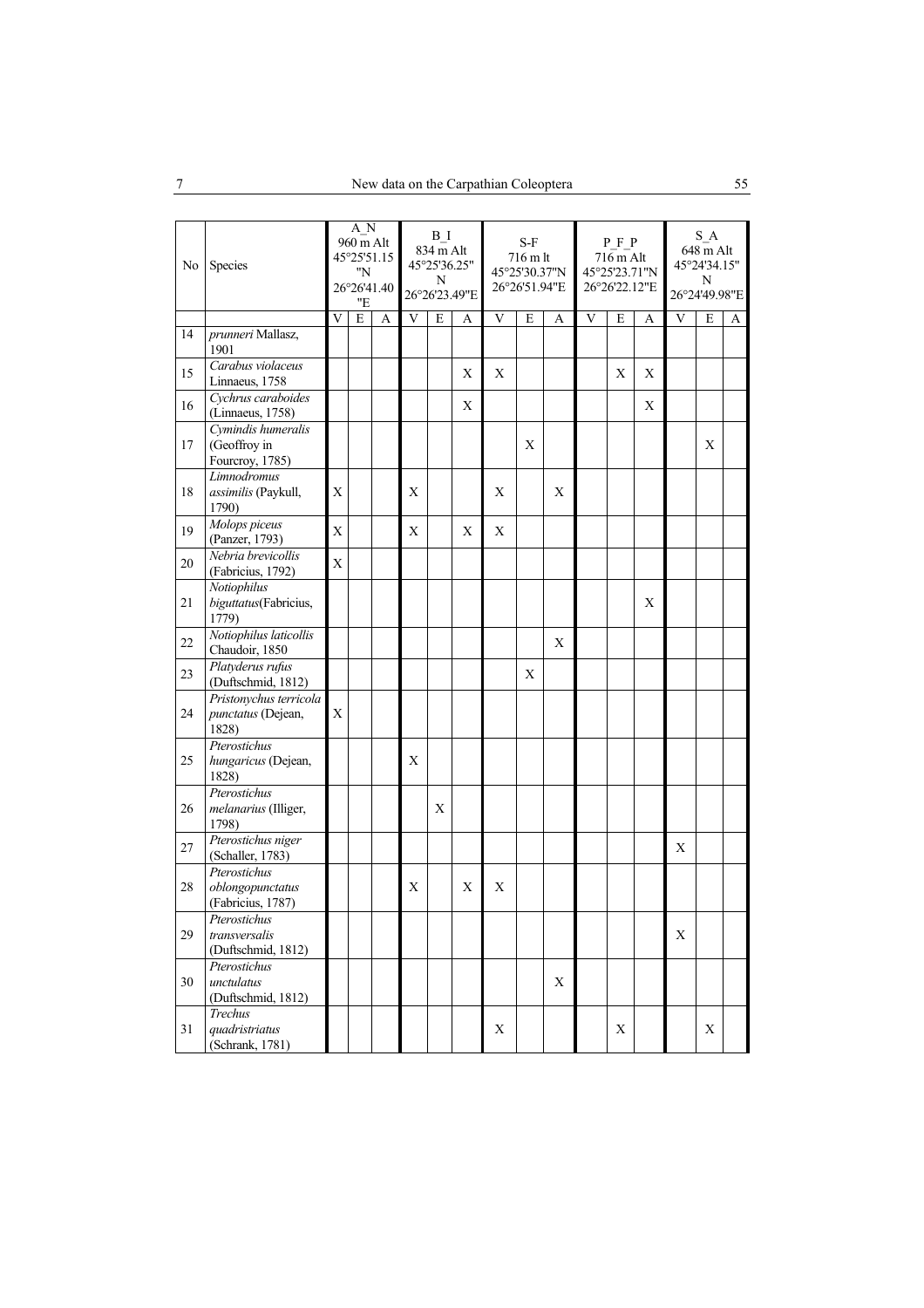| No               | Species                                                  |   | A N<br>960 m Alt<br>45°25'51.15<br>"N<br>26°26'41.40<br>"Е |   |   | B I<br>834 m Alt<br>45°25'36.25"<br>N | 26°26'23.49"E |             | $S-F$<br>716 m lt<br>45°25'30.37"N<br>26°26'51.94"E |  |             | PFP<br>716 m Alt<br>45°25'23.71"N<br>26°26'22.12"E |   | $S_A$<br>648 m Alt<br>45°24'34.15"<br>N<br>26°24'49.98"E |   |   |  |
|------------------|----------------------------------------------------------|---|------------------------------------------------------------|---|---|---------------------------------------|---------------|-------------|-----------------------------------------------------|--|-------------|----------------------------------------------------|---|----------------------------------------------------------|---|---|--|
|                  |                                                          | V | E                                                          | A | V | E                                     | A             | V<br>E<br>A |                                                     |  | V           | E                                                  | A | V                                                        | E | A |  |
| $\boldsymbol{2}$ | <b>Fam Staphylinidae</b>                                 |   |                                                            |   |   |                                       |               |             |                                                     |  |             |                                                    |   |                                                          |   |   |  |
| 32               | Aleochara sparsa<br>Heer, 1839                           |   |                                                            |   |   |                                       |               |             |                                                     |  |             |                                                    | X |                                                          |   |   |  |
| 33               | Atheta incognita<br>(Sharp, 1869)                        |   |                                                            |   |   |                                       |               |             |                                                     |  | X           |                                                    |   |                                                          |   |   |  |
| 34               | Drusilla canaliculata<br>(Fabricius, 1787)               |   |                                                            |   |   |                                       |               |             |                                                     |  |             |                                                    |   |                                                          | X |   |  |
| 35               | Habrocerus<br>capillaricornis<br>(Gravenhorst, 1806)     |   |                                                            |   |   |                                       |               | X           |                                                     |  | X           | Χ                                                  |   |                                                          |   |   |  |
| 36               | Medon fusculus<br>(Mannerheim, 1830)                     |   |                                                            |   |   |                                       |               |             |                                                     |  |             |                                                    |   |                                                          | X |   |  |
| 37               | Nevraphes angulatus<br>(Müller & Kunze,<br>1822)         |   |                                                            |   |   |                                       |               |             |                                                     |  |             |                                                    |   | X                                                        |   |   |  |
| 38               | Ocalea badia<br>Erichson, 1837                           |   |                                                            |   |   |                                       |               |             | X                                                   |  |             |                                                    |   |                                                          |   |   |  |
| 39               | Ocypus (Goerius)<br>nitens (Schrank, 1781                |   |                                                            |   |   |                                       | X             | X           |                                                     |  |             |                                                    |   |                                                          |   |   |  |
| 40               | Philonthus decorus<br>(Gravenhorst, 1802)                |   |                                                            |   |   |                                       |               | X           |                                                     |  |             |                                                    |   |                                                          |   |   |  |
| 41               | Phloeocharis<br>subtilissima<br>Mannerheim, 1830         |   |                                                            |   |   |                                       |               | X           |                                                     |  |             |                                                    |   |                                                          |   |   |  |
| 42               | Phloeostiba plana<br>(Paykull, 1792)                     |   |                                                            |   |   |                                       |               |             |                                                     |  |             |                                                    |   | X                                                        |   |   |  |
| 43               | Platydracus<br>chalcocephalus<br>(Fabricius, 1801)       |   |                                                            |   | X |                                       |               |             |                                                     |  |             |                                                    |   |                                                          |   |   |  |
| 44               | Proteinus laevigatus<br>Hochhuth, 1872<br>(=macropterus) |   |                                                            |   |   |                                       |               |             |                                                     |  |             |                                                    | X |                                                          |   |   |  |
| 45               | Quedius<br>(Microsaurus)<br>xanthopus Erichson,<br>1839  | X |                                                            |   |   |                                       |               |             |                                                     |  |             |                                                    |   |                                                          |   |   |  |
| 46               | Rugilus rufipes<br>Germar, 1836                          |   |                                                            |   |   |                                       |               |             | X                                                   |  |             |                                                    | X |                                                          |   |   |  |
| 47               | Stenus fossulatus<br>Erichson, 1840                      |   |                                                            |   |   |                                       |               | X           |                                                     |  |             |                                                    |   |                                                          |   |   |  |
| 48               | Tachyporus hypnorum<br>(Fabricius, 1775)                 |   |                                                            |   |   | X                                     |               |             |                                                     |  |             |                                                    |   |                                                          |   |   |  |
| 49               | Tachyporus nitidulus<br>(Fabricius, 1781)                |   |                                                            |   |   |                                       |               |             |                                                     |  | $\mathbf X$ |                                                    |   |                                                          |   |   |  |
| 3                | Fam. Leiodidae                                           |   |                                                            |   |   |                                       |               |             |                                                     |  |             |                                                    |   |                                                          |   |   |  |
| 50               | Catops fuliginosus<br>Erichson, 1837                     |   |                                                            |   | X |                                       |               |             |                                                     |  |             |                                                    |   |                                                          |   |   |  |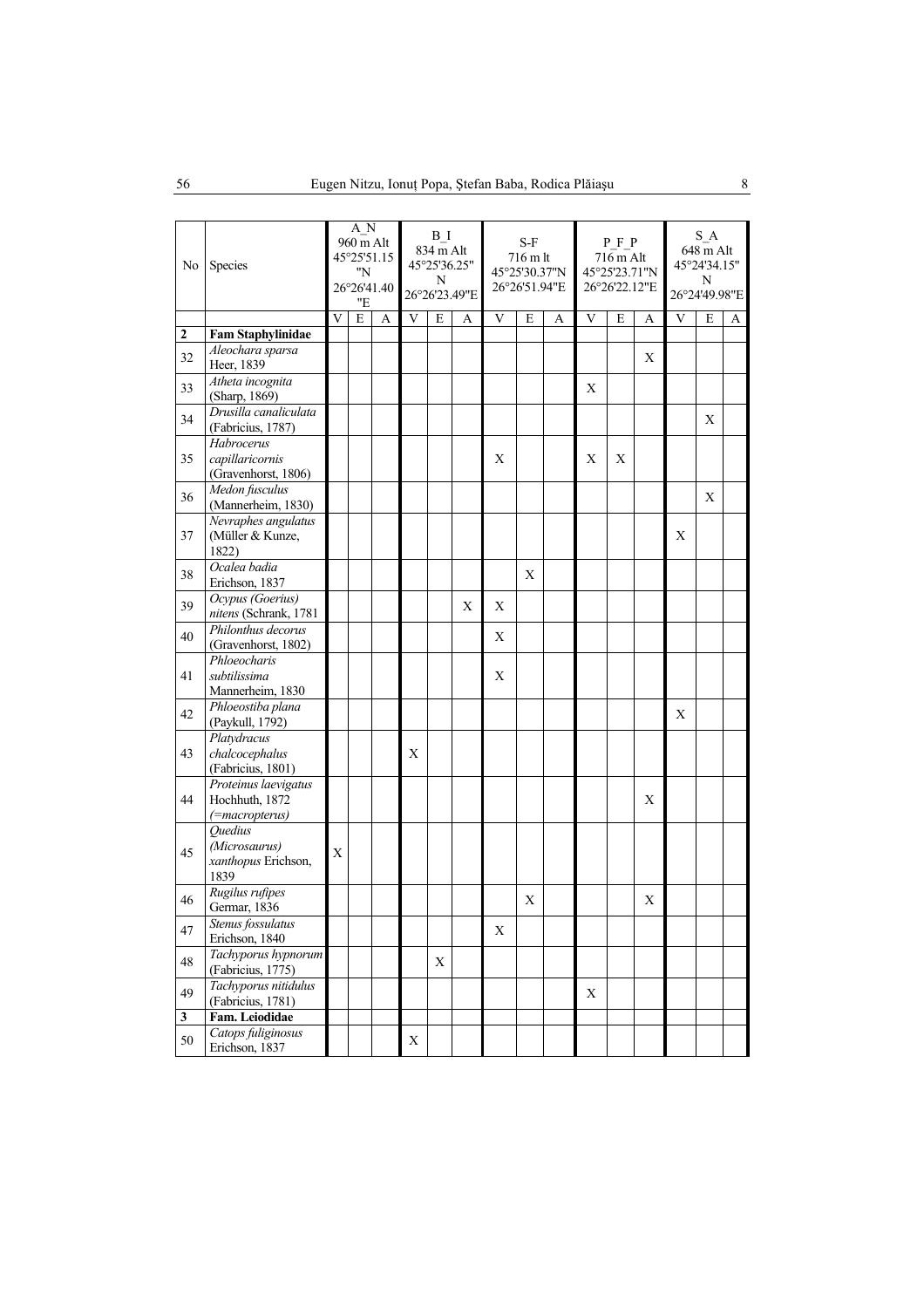| No | Species                                                    |   | A N<br>960 m Alt<br>45°25'51.15<br>"N<br>26°26'41.40<br>"E |   |   | B I<br>834 m Alt<br>45°25'36.25"<br>N<br>26°26'23.49"E |   |   | S-F<br>716 m lt<br>45°25'30.37"N<br>26°26'51.94"E |   |   | $\cal P$ $\cal F$ $\cal P$<br>716 m Alt<br>45°25'23.71"N<br>26°26'22.12"E |                  | S A<br>648 m Alt<br>45°24'34.15"<br>N<br>26°24'49.98"E |   |   |  |
|----|------------------------------------------------------------|---|------------------------------------------------------------|---|---|--------------------------------------------------------|---|---|---------------------------------------------------|---|---|---------------------------------------------------------------------------|------------------|--------------------------------------------------------|---|---|--|
|    |                                                            | V | E                                                          | A | V | E                                                      | A | V | E                                                 | A | V | ${\bf E}$                                                                 | A                | V                                                      | E | A |  |
| 51 | Catops picipes<br>(Fabricius, 1792)                        |   |                                                            |   |   |                                                        |   |   |                                                   | X |   |                                                                           | X                |                                                        |   |   |  |
| 52 | Nargus wilkini<br>(Spence, 1815)                           |   |                                                            |   |   |                                                        |   |   |                                                   |   |   |                                                                           |                  | X                                                      |   |   |  |
| 53 | Sciodrepoides watsoni<br>(Spence, 1815)                    |   |                                                            |   | X |                                                        |   |   |                                                   |   |   |                                                                           | Χ                |                                                        |   |   |  |
| 4  | Fam. Silphidae                                             |   |                                                            |   |   |                                                        |   |   |                                                   |   |   |                                                                           |                  |                                                        |   |   |  |
| 54 | Nicrophorus humator<br>(Gleditsch, 1767                    |   |                                                            |   | X |                                                        |   |   |                                                   |   |   |                                                                           |                  |                                                        |   |   |  |
| 55 | Nicrophorus<br>vestigator Herschel,<br>1807 (=sepultor)    |   |                                                            |   | X | X                                                      |   |   | X                                                 |   |   | X                                                                         |                  |                                                        |   |   |  |
| 56 | Nicrophorus<br>vespilloides Herbst,<br>1784                |   |                                                            |   | X | X                                                      |   |   | X                                                 |   |   |                                                                           |                  |                                                        |   |   |  |
| 57 | Oiceoptoma<br>thoracicum Linnaeus,<br>1758                 |   |                                                            |   |   |                                                        |   | X |                                                   |   |   |                                                                           |                  |                                                        |   |   |  |
| 58 | Silpha carinata<br>Herbst, 1783                            |   |                                                            |   |   |                                                        |   | X |                                                   |   |   |                                                                           |                  |                                                        |   |   |  |
| 5  | Fam. Scarabaeidae                                          |   |                                                            |   |   |                                                        |   |   |                                                   |   |   |                                                                           |                  |                                                        |   |   |  |
| 59 | Chaetonyx robustus<br>Schaum, 1862                         |   |                                                            |   |   |                                                        |   |   |                                                   |   | X |                                                                           |                  |                                                        |   |   |  |
| 60 | Onthophagus<br>coenobita Herbst,<br>1783                   |   |                                                            |   |   |                                                        |   | X |                                                   |   |   |                                                                           |                  |                                                        |   |   |  |
| 61 | <b>Onthophagus</b><br>verticicornis<br>(Laicharting, 1781) |   |                                                            |   |   |                                                        |   | X |                                                   |   |   |                                                                           |                  |                                                        |   |   |  |
| 62 | Volinus sticticus<br>(Panzer, 1798)                        |   |                                                            |   |   |                                                        |   | X |                                                   |   |   |                                                                           |                  |                                                        |   |   |  |
| 6  | Fam. Geotrupidae                                           |   |                                                            |   |   |                                                        |   |   |                                                   |   |   |                                                                           |                  |                                                        |   |   |  |
|    | Anoplotrupes                                               |   |                                                            |   |   |                                                        |   |   |                                                   |   |   |                                                                           |                  |                                                        |   |   |  |
| 63 | stercorosus<br>(Hartmann in L.G.<br>Scriba, 1791)          | X | X                                                          |   | X | X                                                      | X | X | X                                                 |   | X | X                                                                         | X                | $\boldsymbol{x}$                                       |   |   |  |
| 7  | Fam. Lucanidae                                             |   |                                                            |   |   |                                                        |   |   |                                                   |   |   |                                                                           |                  |                                                        |   |   |  |
|    | Dorcus                                                     |   |                                                            |   |   |                                                        |   |   |                                                   |   |   |                                                                           |                  |                                                        |   |   |  |
| 64 | parallelipipedus<br>(Linnaeus, 1758)                       |   |                                                            |   |   |                                                        |   |   |                                                   |   |   | X                                                                         | $\boldsymbol{X}$ |                                                        |   |   |  |
| 8  | Fam. Byrrhidae                                             |   |                                                            |   |   |                                                        |   |   |                                                   |   |   |                                                                           |                  |                                                        |   |   |  |
| 65 | <b>Byrrhus</b> luniger<br>Germar, 1817                     |   |                                                            |   | X |                                                        |   |   |                                                   |   |   |                                                                           |                  |                                                        |   |   |  |
| 9  | Fam. Limnichidae                                           |   |                                                            |   |   |                                                        |   |   |                                                   |   |   |                                                                           |                  |                                                        |   |   |  |
| 66 | Pelochares versicolor<br>(Waltl, 1838)                     |   |                                                            |   |   |                                                        |   | X |                                                   |   |   |                                                                           |                  |                                                        |   |   |  |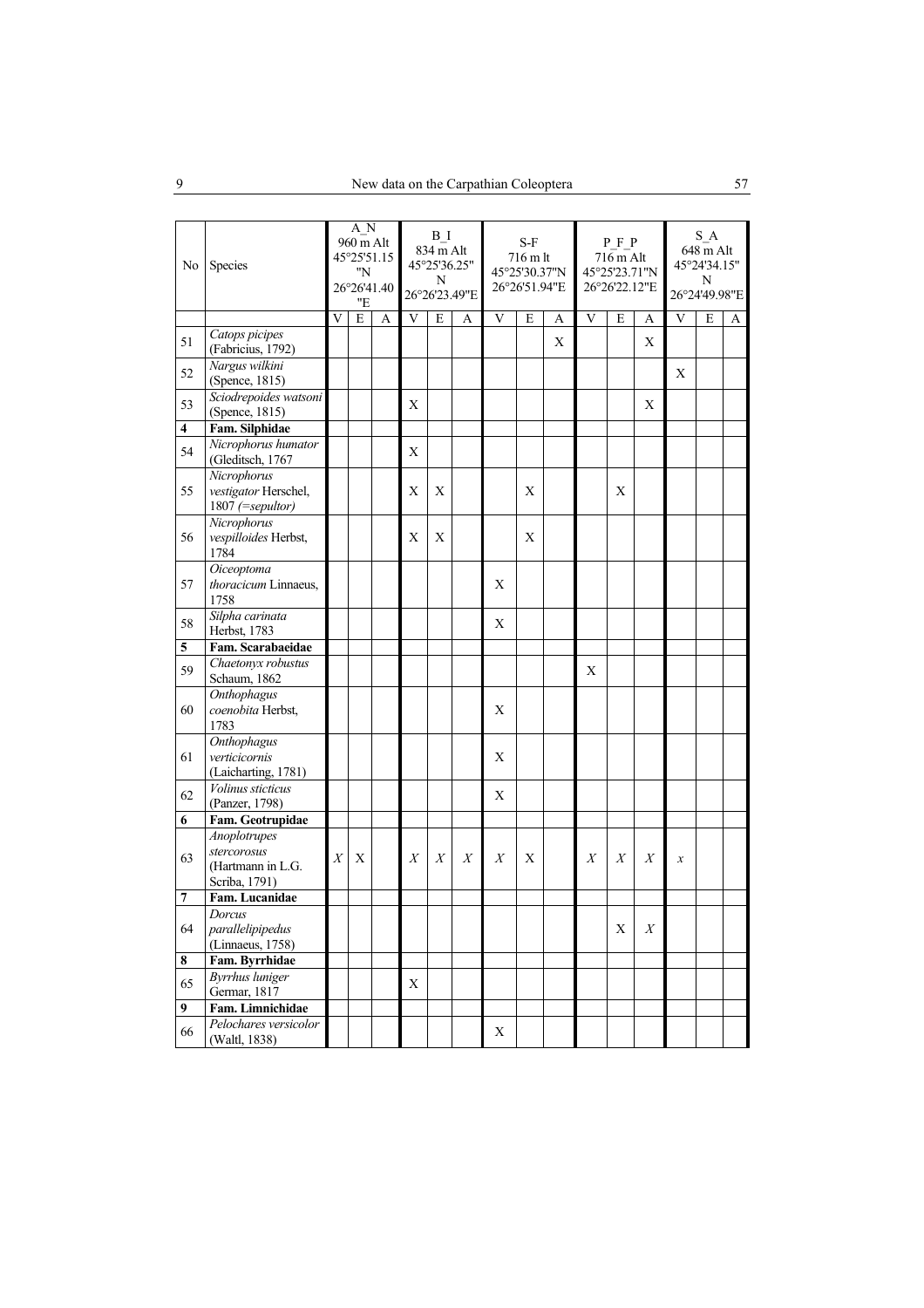| No | Species                                                    |                  | A N<br>960 m Alt<br>45°25'51.15<br>"N<br>26°26'41.40<br>"Е |   |   | B I<br>834 m Alt<br>45°25'36.25"<br>N<br>26°26'23.49"E |  |             | S-F<br>716 m lt<br>45°25'30.37"N<br>26°26'51.94"E |  |   | PFP<br>716 m Alt<br>45°25'23.71"N<br>26°26'22.12"E |                  | S A<br>648 m Alt<br>45°24'34.15"<br>N<br>26°24'49.98"E |   |   |  |
|----|------------------------------------------------------------|------------------|------------------------------------------------------------|---|---|--------------------------------------------------------|--|-------------|---------------------------------------------------|--|---|----------------------------------------------------|------------------|--------------------------------------------------------|---|---|--|
|    |                                                            | V                | E                                                          | A |   | V<br>E<br>А                                            |  | V<br>E<br>A |                                                   |  | V | E                                                  | А                | V                                                      | E | A |  |
| 10 | Fam. Elateridae                                            |                  |                                                            |   |   |                                                        |  |             |                                                   |  |   |                                                    |                  |                                                        |   |   |  |
|    | Dalopius marginatus                                        |                  |                                                            |   |   |                                                        |  |             |                                                   |  |   |                                                    |                  |                                                        |   |   |  |
| 67 | Eschscholtz, 1829                                          | X                |                                                            | X |   |                                                        |  |             |                                                   |  |   |                                                    |                  |                                                        |   |   |  |
| 68 | Limonius minutus<br>(Linnaeus, 1758)                       |                  |                                                            |   |   |                                                        |  |             |                                                   |  |   |                                                    | X                | X                                                      |   |   |  |
| 11 | Fam. Throscidae                                            |                  |                                                            |   |   |                                                        |  |             |                                                   |  |   |                                                    |                  |                                                        |   |   |  |
| 69 | Trixagus<br>dermestoides<br>(Linnaeus, 1766)               |                  |                                                            |   | X |                                                        |  |             |                                                   |  |   |                                                    |                  |                                                        |   |   |  |
| 12 | Fam. Ptinidae                                              |                  |                                                            |   |   |                                                        |  |             |                                                   |  |   |                                                    |                  |                                                        |   |   |  |
| 70 | Ptinus fur Linnaeus,<br>1758                               | X                |                                                            |   |   |                                                        |  |             |                                                   |  |   |                                                    |                  |                                                        |   |   |  |
|    | Fam. Nitidulidae                                           |                  |                                                            |   |   |                                                        |  |             |                                                   |  |   |                                                    |                  |                                                        |   |   |  |
| 71 | Carpophilus ligneus<br>Murray, 1864                        |                  |                                                            |   |   |                                                        |  |             |                                                   |  |   | Χ                                                  |                  |                                                        |   |   |  |
| 72 | Epuraea pallescens<br>(Stephens, 1830)                     |                  |                                                            |   |   |                                                        |  |             |                                                   |  |   |                                                    |                  |                                                        | X |   |  |
|    | Glischrochilus                                             |                  |                                                            |   |   |                                                        |  |             |                                                   |  |   |                                                    |                  |                                                        |   |   |  |
| 73 | quadripunctatus<br>(Linnaeus, 1758)                        |                  |                                                            |   | Χ |                                                        |  |             |                                                   |  |   |                                                    |                  |                                                        |   |   |  |
| 13 | Fam. Melyridae                                             |                  |                                                            |   |   |                                                        |  |             |                                                   |  |   |                                                    |                  |                                                        |   |   |  |
| 74 | Psilothrix<br>viridicoerulea<br>(Geoffroy, 1875)           | X                |                                                            |   | X |                                                        |  |             |                                                   |  |   |                                                    |                  |                                                        |   |   |  |
| 14 | Fam. Cerylonidae                                           |                  |                                                            |   |   |                                                        |  |             |                                                   |  |   |                                                    |                  |                                                        |   |   |  |
|    | Cerylon histeroides                                        |                  |                                                            |   |   |                                                        |  |             |                                                   |  |   |                                                    |                  |                                                        |   |   |  |
| 75 | (Fabricius, 1792)                                          | $\mathbf X$      |                                                            |   |   |                                                        |  |             |                                                   |  |   |                                                    |                  |                                                        |   |   |  |
| 15 | Fam.<br>Cryptophagidae                                     |                  |                                                            |   |   |                                                        |  |             |                                                   |  |   |                                                    |                  |                                                        |   |   |  |
| 76 | Cryptophagus<br>corticinus Thomson,<br>1867                |                  |                                                            |   |   |                                                        |  |             |                                                   |  |   |                                                    | Χ                |                                                        |   |   |  |
| 77 | Cryptophagus<br>montanus C. Brisout<br>de Barneville, 1863 |                  |                                                            |   |   |                                                        |  | X           |                                                   |  |   |                                                    | X                |                                                        |   |   |  |
| 78 | Cryptophagus<br>scutellatus Newman,<br>1834                |                  |                                                            |   | Χ |                                                        |  |             |                                                   |  | Χ |                                                    | Χ                |                                                        |   |   |  |
| 16 | Fam. Endomychidae                                          |                  |                                                            |   |   |                                                        |  |             |                                                   |  |   |                                                    |                  |                                                        |   |   |  |
| 79 | Mycetaea subterranea<br>(Fabricius, 1801)                  |                  |                                                            |   |   |                                                        |  | X           |                                                   |  |   |                                                    |                  |                                                        |   |   |  |
| 17 | Fam. Lathridiidae                                          |                  |                                                            |   |   |                                                        |  |             |                                                   |  |   |                                                    |                  |                                                        |   |   |  |
| 80 | Corticaria fulva<br>(Comolli, 1837)                        | $\boldsymbol{X}$ |                                                            |   |   |                                                        |  |             |                                                   |  |   |                                                    |                  |                                                        |   |   |  |
| 18 | Fam. Mordellidae                                           |                  |                                                            |   |   |                                                        |  |             |                                                   |  |   |                                                    |                  |                                                        |   |   |  |
| 81 | Anaspis flava<br>(Linnaeus, 1758)                          |                  |                                                            |   |   |                                                        |  |             |                                                   |  |   |                                                    | $\boldsymbol{X}$ |                                                        |   |   |  |